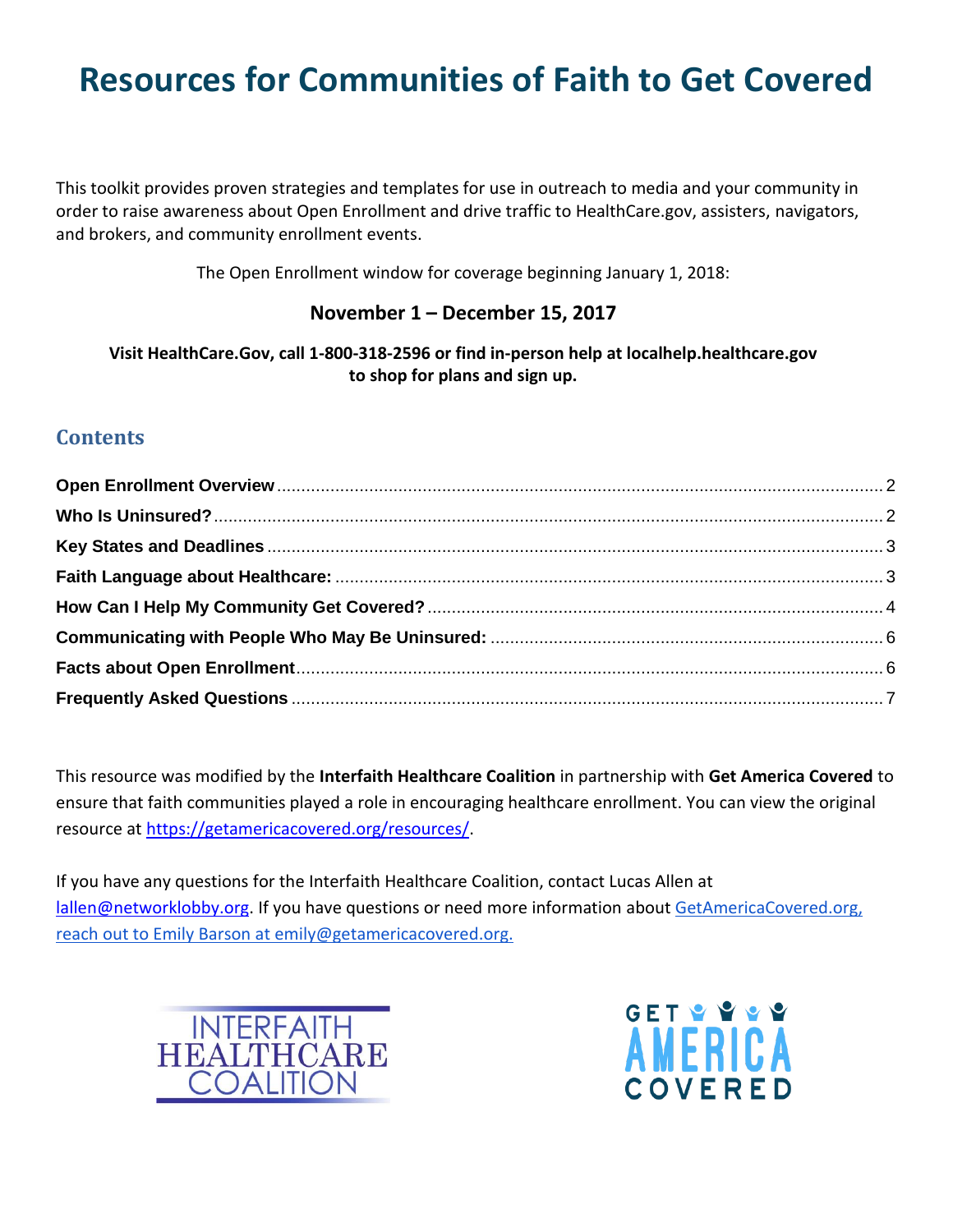## <span id="page-1-0"></span>**Open Enrollment Overview**

\*\* Window: November 1, 2017 to December 15, 2017 for coverage beginning January 1, 2018 \*

**Open Enrollment is the time each year when you can sign up for health insurance if you don't already have coverage** through your job, Medicare, Medicaid, Tricare, or another sort of health coverage. The majority of states are on the federal exchange and use HealthCare.gov. Twelve states have their own exchanges. All states begin Open Enrollment on November 1, though the 12 state marketplaces have different deadlines of December 15 or later.

**The enrollment period is half as long as in previous years and there's only one deadline, so you must take action by December 15 or risk not having coverage in 2018 and having to pay a penalty.**

That means it's up to all of us to get the facts out. Here's what we need people to know: You must take action to sign up for coverage by December 15 for 2018 coverage, and because of financial help, most people can find a plan for \$50 to \$100 per month.

Faith communities can play an important role in healthcare enrollment. Because many faith traditions view healthcare as a right, it is up to faith leaders to encourage their congregations and communities to get covered today.

### **When thinking about your outreach, it's important to keep in mind how people make decisions and when:**

- → **Deadline-driven:** People are deadline driven. Historically, enrollment is highest during the final week or days before an Open Enrollment deadline. Data show that people are much more likely to respond to any form of outreach when it's closer to the deadline.
- ➔ **Faith-based messaging:** Our faith traditions teach that healthcare is a right. Sticking to facts about our faith tradition and details about where they can find information to make an informed financial decision will help your community get covered.
- ➔ **Core Messaging Framework**: The core components of a great message to motivate marketplace insured and uninsured individuals to sign up for health insurance are that, 1) there are affordable plans available, 2) most people qualify for a tax credit that makes plans affordable, and 3) consumers may end up paying a lot more if they don't have insurance (because of unexpected illness or accident and/or because of the penalty).

By spreading the word, we can cut through the confusion and make sure people have the information they need to choose a plan that works for them.

## <span id="page-1-1"></span>**Who Is Uninsured?**

Uninsured individuals come from a diverse set of backgrounds. While some have a lot of experience with health insurance, many have limited or no experience. It's important to remember that many folks understand the importance of having healthcare, but it might not be a top priority.

**The states with the highest number of uninsured individuals are Texas and Florida.** The top five metro-areas are Miami, Dallas, Atlanta, Houston, and Tampa/Sarasota. But—high rates of uninsured individuals live in places like northern New Jersey, Chicago, Philadelphia, Charlotte, Salt Lake City, northern Virginia, Raleigh-Durham, Nashville, Detroit, Saint Louis, Greenville SC/Asheville NC, Portland OR, Kansas City, and Milwaukee.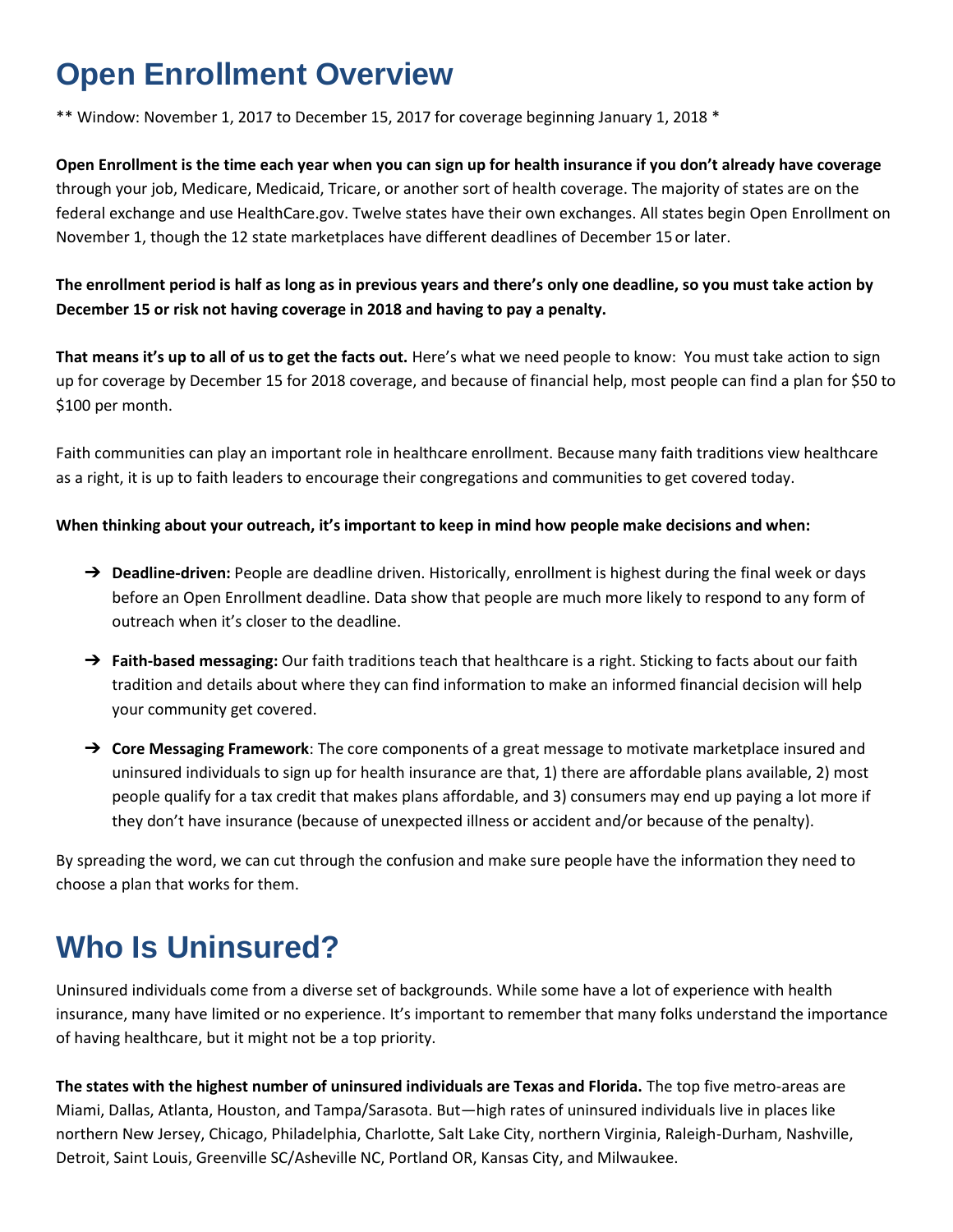## <span id="page-2-0"></span>**Key States and Deadlines**

**HealthCare.gov Deadlines:** 39 states use the federal website, HealthCare.Gov, for enrollment. Open Enrollment begins on November 1 and ends on December 15. *The only way to get coverage for 2018 past this deadline is to have a qualifying life event.*

### **States that Don't Use HealthCare.gov:**

| <b>State</b>                | <b>State Based Marketplace</b>       | Deadline for 2018 Coverage |
|-----------------------------|--------------------------------------|----------------------------|
| California                  | <b>Covered California</b>            | January 31, 2018           |
| Colorado                    | <b>Connect for Health Colorado</b>   | January 12, 2018           |
| Connecticut                 | <b>Access Health CT</b>              | December 22, 2017          |
| <b>District of Columbia</b> | DC Health Link                       | January 31, 2018           |
| Idaho                       | Your Health Idaho                    | December 15, 2017          |
| Maryland                    | <b>Maryland Health Connection</b>    | December 15, 2017          |
| <b>Massachusetts</b>        | <b>Health Connector</b>              | January 23, 2018           |
| <b>Minnesota</b>            | <b>MNSure</b>                        | January 14, 2018           |
| <b>New York</b>             | NY State of Health                   | January 31, 2018           |
| <b>Rhode Island</b>         | <b>Health Source RI</b>              | December 31, 2017          |
| Vermont                     | <b>Vermont Health Connect</b>        | December 15, 2017          |
| Washington                  | <b>Washington Health Plan Finder</b> | January 15, 2018           |

## <span id="page-2-1"></span>**Faith Language about Healthcare:**

- Healthcare access is a fundamental social good and essential human right. It is required to protect the life and dignity of every person.
- We are fulfilling our faith (Gospel) mandate when we act as our sisters' and brothers' keepers to make sure their needs – including affordable, quality healthcare – are met.
- Neither individual financial circumstances nor zip code should influence access to care that is needed to simply live.
- Being human is the only prerequisite needed for someone to have access to healthcare.
- We seek to create a world that extends God's healing touch to all in our nation through quality healthcare. Striving to show the same love and compassion shown to us by God, we work to ensure that those with cancer are able to face their sickness confident of receiving the necessary care, that those with diabetes and chronic diseases are assured of obtaining their needed medications, and that families with sick children or kids with special needs know that they can meet their obligations without courting bankruptcy.
- Faith communities are committed to a faith-inspired moral vision of healthcare that offers health, wholeness, and human dignity for all.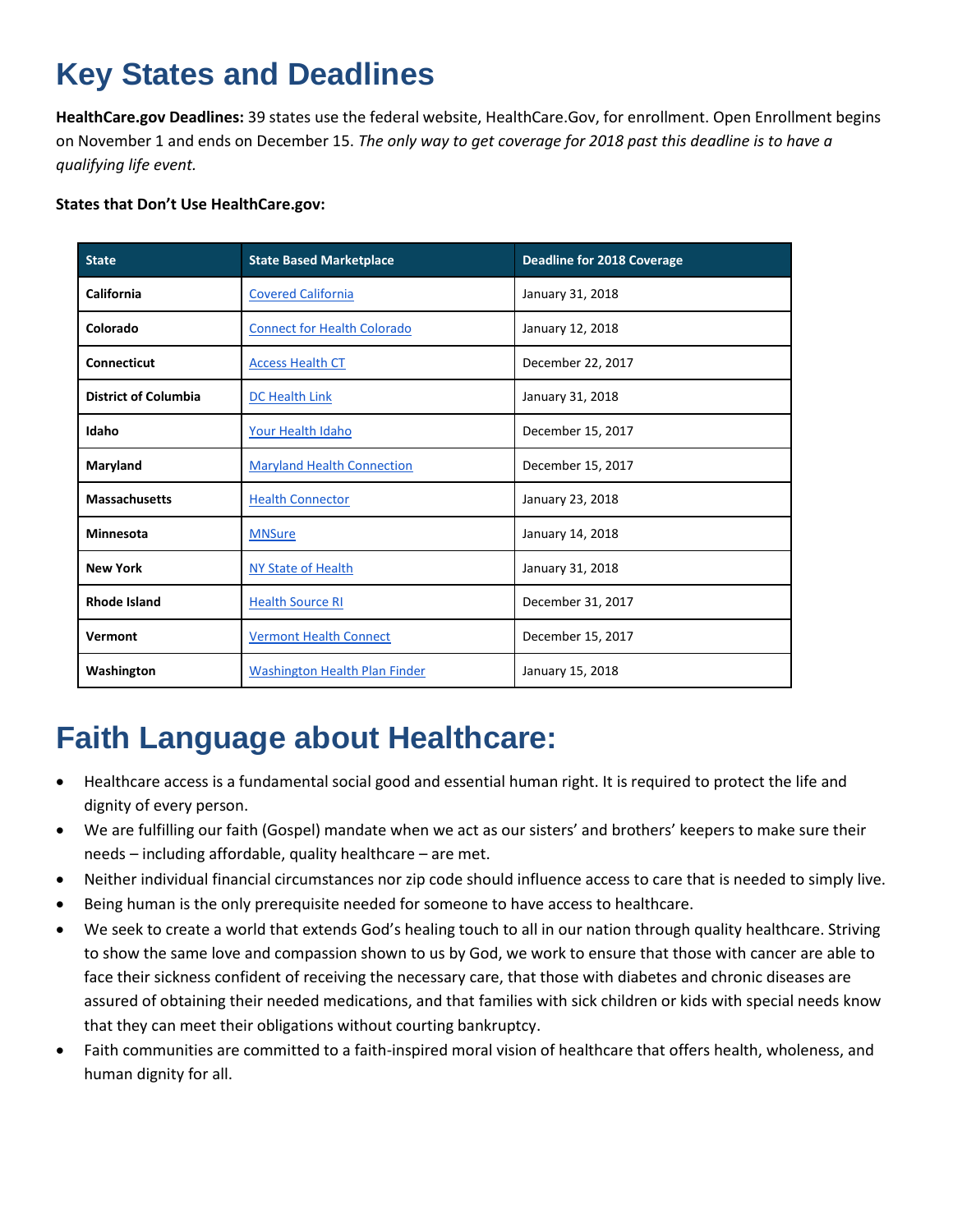## <span id="page-3-0"></span>**How Can I Help My Community Get Covered?**

Ready to get started helping people sign up for health coverage? This year's Open Enrollment period is the shortest it has ever been - it starts on November 1, and you must sign up by December 15 to have insurance in 2018 in any state that uses the federal marketplace. That's not much time, which means we need everyone's help in getting the word out.

**The good news: faith communities are especially poised to disseminate this message.** Many faith leaders have communities already poised to listen. Here are a few ideas to get you started:

- **1. Share what you can from the pulpit, lectern, etc.** Making sure people get enrolled in healthcare coverage is NOT partisan – it's a way we can ensure all those eligible receive health coverage and thus promotes the common good. Whether you fold remarks into a sermon or lecture, an announcement at your community of worship, or include a flyer in your bulletin, making sure the members of your community are educated on where to get more resources is an important first step.
- **2. Include information in any print communication:** Include information about Open Enrollment in printed communications that are received by your members, customers or employees. (For example: receipts, paycheck stubs, church bulletins, membership letters, program applications, etc.)
	- **Sample Bulletin Insert:** Do you have health insurance? From November 1 December 15 you can apply for or renew your coverage for next year. **Visit HealthCare.gov or call 1-800-318-2596** for more information and to enroll.

Our faith teaches that healthcare is a fundamental social good and an essential human right. It is required to protect the life and dignity of every person. Visit HealthCare.gov before December 15 to get covered. Most people qualify for a tax credit that makes plans affordable.

- **Materials:** There are a lot of materials that you can print and share for all of the HealthCare.gov states - and soon, we'll have them in Spanish language. *You can even print these out and hang them in public spaces!*
	- **Get America Covered Poster, Flier, Postcard:** [Download Here](https://drive.google.com/open?id=0BwgGZnn-hpqDOVg5RmlpRzdTSjA)
	- **HC.gov Poster:** Get Health Insurance for 2018! [Spanish](https://marketplace.cms.gov/outreach-and-education/get-health-insurance-2018-spanish.pdf)
	- **HC.gov Brochure:** The Health Insurance Marketplace [Spanish](https://marketplace.cms.gov/outreach-and-education/about-the-marketplace-spanish.pdf)
	- **HC.gov Fact Sheet:** One-Page Guide to the Marketplac[e Spanish](https://marketplace.cms.gov/outreach-and-education/get-covered-a-one-page-guide-to-the-marketplace-spanish.pdf)

If you live in a state that has their own exchange, check out the tool kit which has other state's websites and they'll have materials you can print.

- **3. Have an email list?** Alert your friends, members, customers or constituents about Open Enrollment to make sure they know now is the time to sign up. Be sure to include links to **[HealthCare.gov](http://healthcare.gov/)** and details about deadlines for signing up in your email message.
- **4. Incorporate enrollment language into announcements.** If you appear in the media, or are in a position where you might be emceeing an event, you can incorporate this language to let people know about Open Enrollment: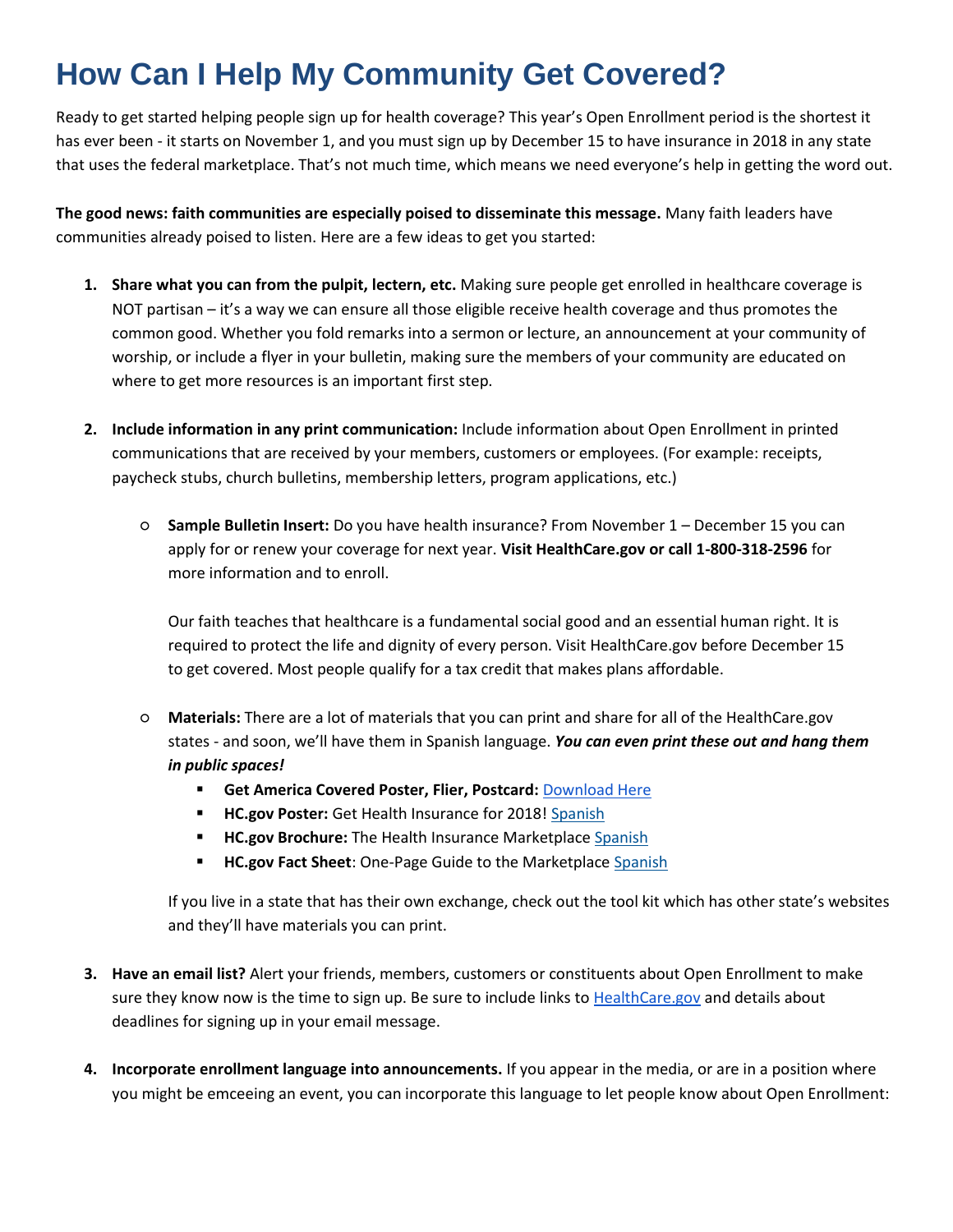*"Before we talk about XX, I just wanted to remind people that you can sign up for affordable, quality health coverage from now through December 15 by going to HealthCare.gov. Thanks to financial help, most people can get plans for \$50 to \$100/month, so go to HealthCare.gov and check it out."* 

**5. Share key facts on Facebook and Twitter.** The easiest thing you can do is to use your social media accounts to spread the word about Open Enrollment[. Find additional graphics here](https://drive.google.com/drive/u/1/folders/0BwWzJPQpHwx9SFp2NGVkUlhCRzg) to include in your Facebook or Twitter posts. **You can post using the #SoulstoEnroll hashtag to demonstrate faith support for Open Enrollment.**

### *Suggested Posts*

### **Twitter:**

Our faith teaches that healthcare is a right. Sign up for 2018 health insurance starting Nov. 1 a[t HealthCare.gov.](https://l.facebook.com/l.php?u=https%3A%2F%2Fwww.healthcare.gov%2F&h=ATNOviBQgq4XWKODd7nM6G2kddEM1yyKUy6su3LDAaJsShj4ZvYs1m7BjrCO9zdsUsH3zF4RGydEWTxDVNnnaN05zEA-LMfpPzt6RWAIEyV9-ZEKGvhGoUTfbwAGjUeUKB4dDfPGBO5UW3_hHA) #SoulstoEnroll



### **Facebook:**

We want to make sure that everyone in [Congregation] has all the resources they need to have health coverage in 2018. Sign up at healthcare.gov starting November 1 – the deadline for signing up is December 15! #SoulstoEnroll



**Calling All #SoulsToEnroll** 

# **Visit HEALTHCARE.GOV**

November 1 - December 15

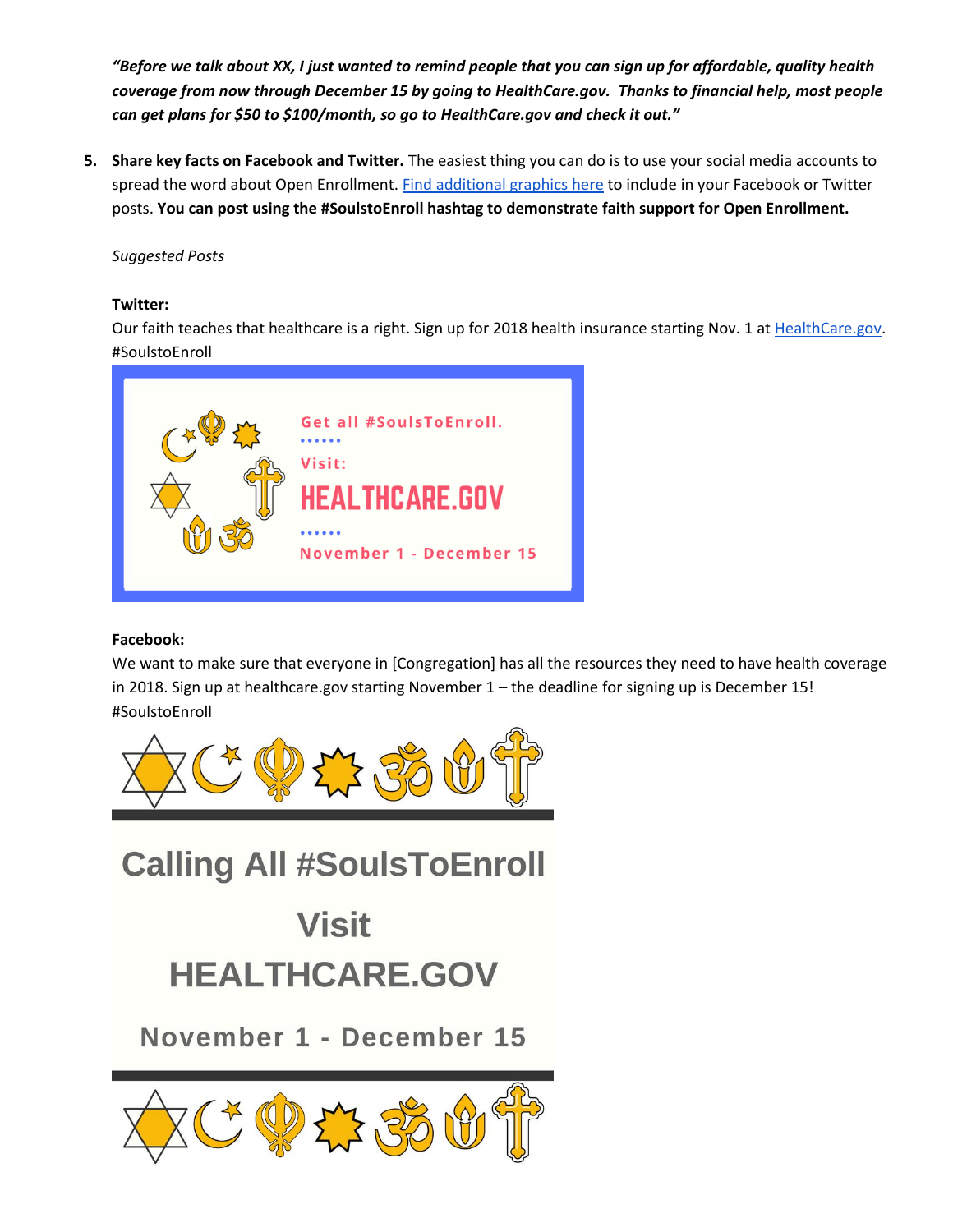## <span id="page-5-0"></span>**Communicating with People Who May Be Uninsured:**

- ➔ **Value health insurance:** Most of the uninsured want health insurance and understand why they should have coverage.
- → **Doubt they can afford it:** Most assume health insurance costs far more than they can afford. Even if someone is aware that financial help is available, many incorrectly assume they don't qualify.
- → **Need reminders:** People need multiple reminders to shop, apply and enroll in coverage. Many are on the edge about whether or not to enroll. Reminders increase their likelihood to see what options are available to them and ultimately enroll.
- ➔ **Most use assistance:** Most people enrolling in coverage for the first time use some kind of assistance during the process. Let them know expert help is available if they need it.
- ➔ **Convince to come back and shop:** Many uninsured individuals have shopped and need to be convinced to come back. Let people know that plans, prices and the financial help they are eligible for changes each year and to take another look.

**This process can be really confusing – people don't know when Open Enrollment starts and are worried that the rates have gone up a lot and are unaware that financial help is available that lowers premiums.** 

## <span id="page-5-1"></span>**Facts about Open Enrollment**

Here's a cheat sheet with the key facts you need to know about Open Enrollment:

- **1. Affordable Options:** Eight out 10 people qualify for financial help so most people can find plans with premiums between \$50-\$100 per month -- many can find plans for less than \$50.
- **2. Renewing Coverage:** If you already have coverage, Open Enrollment is the time to compare your options. Plans, prices and financial assistance change every year and most people can save money by actively renewing their coverage.
- **3. 24/7 Call Center:** To enroll or get assistance, people can call the Marketplace call center 24/7 (except Thanksgiving) during Open Enrollment at 1(800) 318-2596 and talk to a trained enrollment specialist.
- **4. In-person assistance:** Confidential, unbiased in-person assistance is available [you can make an appointment](https://connector.getcoveredamerica.org/en-us/widget/?original=/)  [here](https://connector.getcoveredamerica.org/en-us/widget/?original=/). You can talk through your family's individual situation with a trained enrollment specialist.
- **5. Plan Types:** Depending on which type of plan you choose Bronze, Silver, Gold or Platinum you'll pay a different percentage of total yearly costs for your care, and your insurance company will pay the rest. Bronze has the highest out-of-pocket costs, but the lowest monthly premiums. Silver is the only plan that qualifies for financial help to lower your out-of-pocket costs - what you pay for your deductible. Platinum plans have the least out-of-pocket costs, but the highest monthly premiums.
- **6. Lower your out-of-pocket costs:** In addition to financial help that lowers premiums each month, many people also qualify for lower out-of-pockets costs through Cost Sharing Reductions. You must choose a silver plan to get these savings. Qualifying for these savings depends on your income - [see if you qualify here.](https://www.healthcare.gov/lower-costs/)
- **7. 10 Essential Health Benefits:** All health plans must cover thes[e basic health services:](https://tcf.org/content/commentary/refresher-acas-basic-health-benefits-matter/?utm_source=newsletter&utm_medium=email&utm_campaign=newsletter_axiosvitals)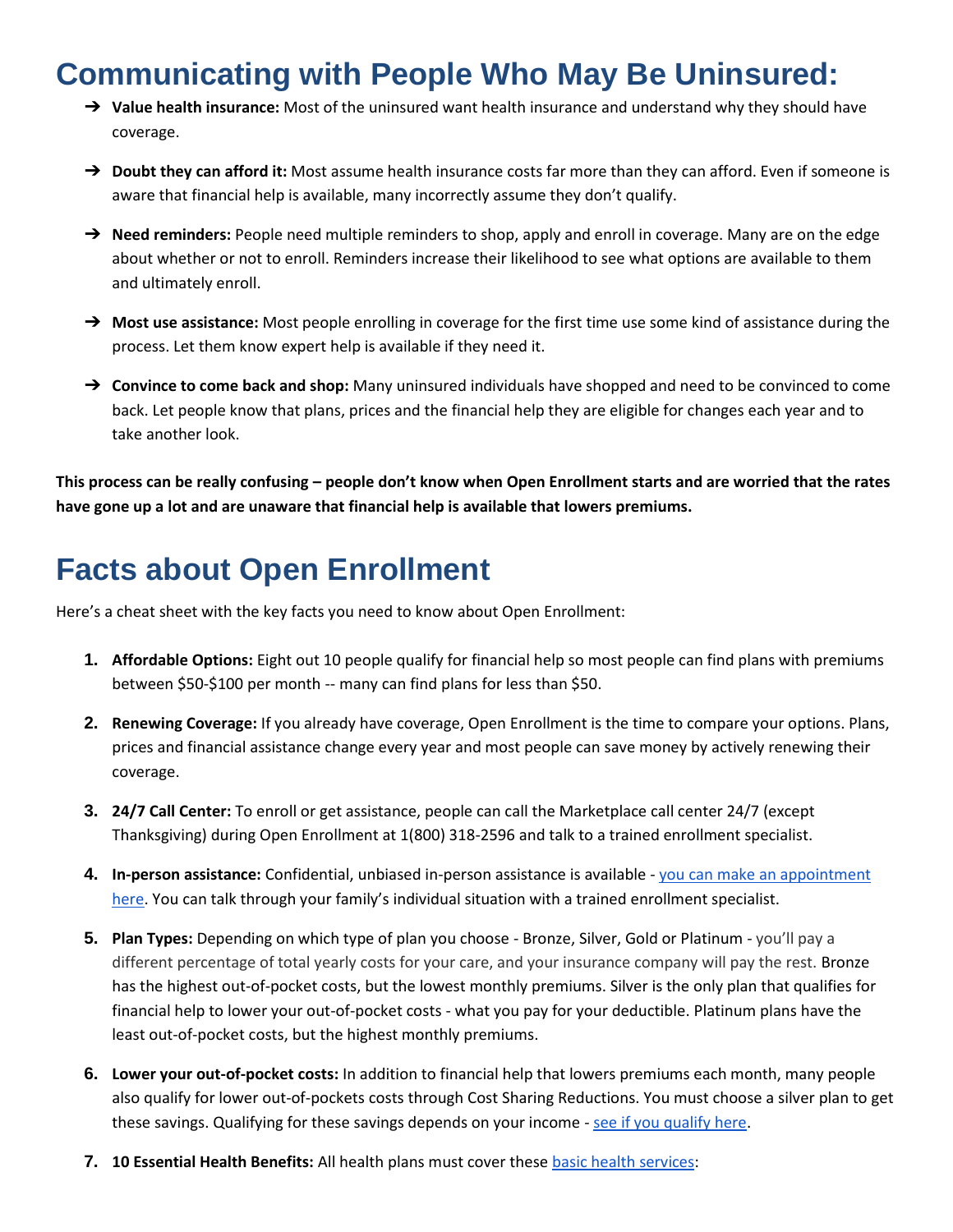- **Doctor's visits**—Outpatient care you get without being admitted to a hospital such as a doctor's visit for the flu;
- **Trips to the emergency room**—the average cost of which can exceed the average month's rent;
- **Treatment in the hospital** for inpatient care which, for an average three-day stay, can cost \$30,000;
- **Care before and after a baby is born**—because without insurance, a C-section can cost \$50,000;
- **Mental health and substance use disorder services**—which include behavioral health treatment, counseling, and psychotherapy—for which cost can be as much of a barrier as stigma;
- **Your prescription drugs**—as nearly half of all Americans took a prescription drugs in the last thirty days;
- **Services and devices to help injured individuals recover**, as well as those with disabilities or chronic conditions. This includes physical and occupational therapy, speech-language pathology, and psychiatric rehabilitation;
- **Lab tests** which, as reporters have found, can have widely varying costs even for simple blood tests;
- **Preventive services** including counseling, cancer screenings, and vaccines to keep individuals healthy and care for managing chronic diseases; and
- **Pediatric services** including dental care and vision care for children.
- **8. Penalty:** If you do not have coverage from another source, you may have to pay a penalty of \$695 or 2.5% of your household income -- whichever is greater.

## <span id="page-6-0"></span>**Frequently Asked Questions**

### **What is HealthCare.gov?**

- [HealthCare.gov](http://healthcare.gov/) is an easy to use website for people looking for affordable health care coverage that fits their budgets and needs. The 39 states on the federal exchange use HealthCare.gov.
- Spanish speaking consumers should visi[t](https://www.cuidadodesalud.gov/es/) [CuidadoDeSalud.gov.](https://www.cuidadodesalud.gov/es/)
- HealthCare.gov makes it easy to shop and compare the plans available in your area.
- You can compare plan benefits and coverage prices and find out if you qualify for financial assistance.
- HealthCare.gov has information on how enrollment works and what benefits are available, as well as videos and checklists to help people learn about their options and the steps they need to take to get covered.

### **Why is it important to get covered?**

- No one plans to get sick or hurt, but it happens. Health insurance from HealthCare.gov protects you and your family members from the unexpected.
- All plans at HealthCare.gov cover free preventive care with no co-pay. This means free check-ups, and more.
- All plans at HealthCare.gov also cover guaranteed essential benefits such as prescription drugs, maternity care, doctors visits and more.
- No one can be denied coverage because of a pre-existing condition like high blood pressure or asthma. No American has to worry that losing a job will mean that he or she won't qualify for health coverage.
- With health insurance, insured Americans won't be forced to put off a check-up or worry about going broke if they get sick.

### **Who can enroll in a health insurance plan through HealthCare.gov?**

If you don't have health insurance through your job, Medicare, Medicaid or another source, HealthCare.gov helps you find and enroll in a plan that fits your budget and meets your needs.